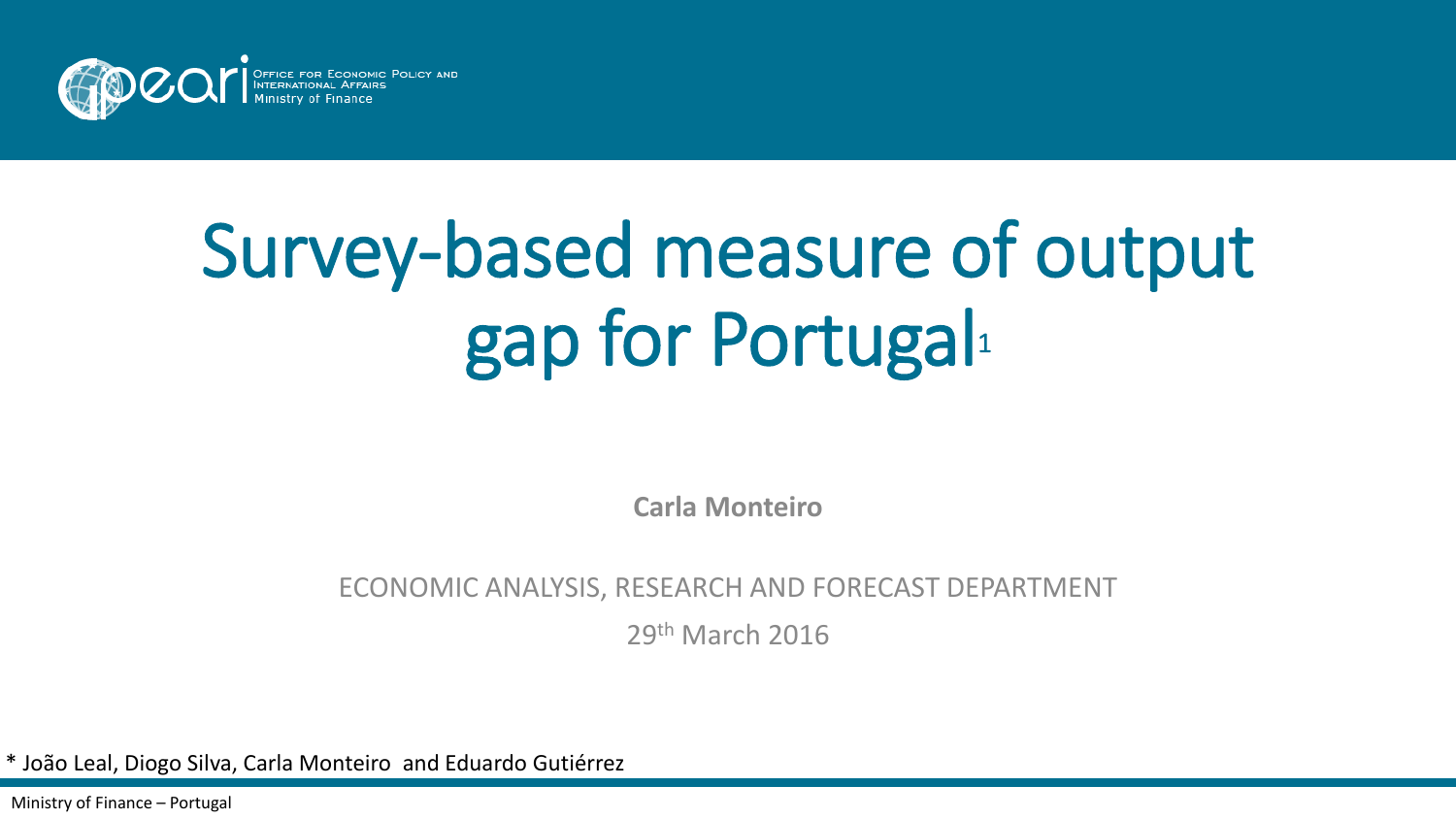



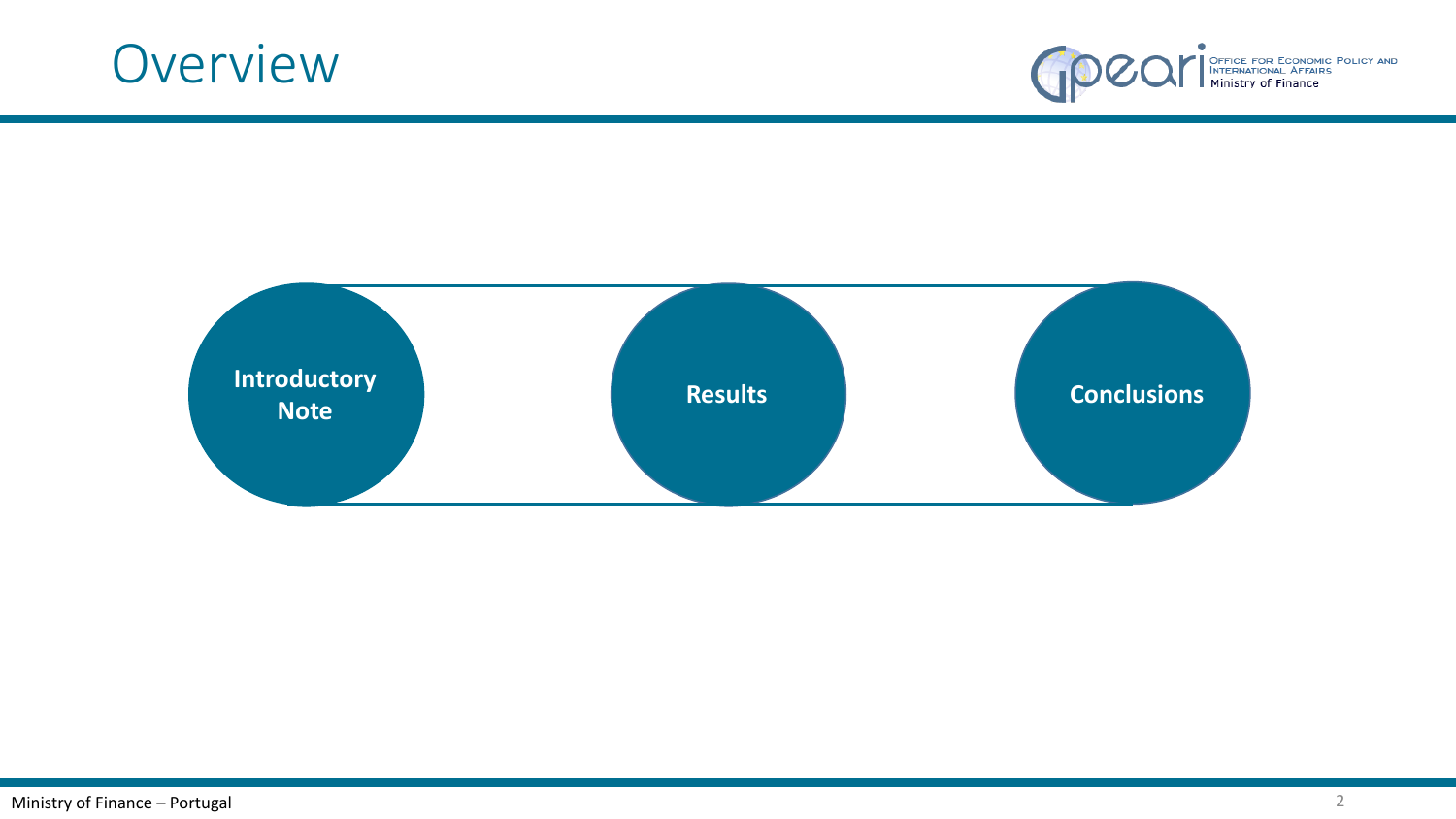

The Output Gap is an unobserved variable

Output 
$$
Gap = GDP_{Actual} - GDP_{potential}
$$



**Output Gap > 0** Observed output is more than full-capacity output.

**Output Gap < 0** Actual output is less than what an economy could produce at full capacity.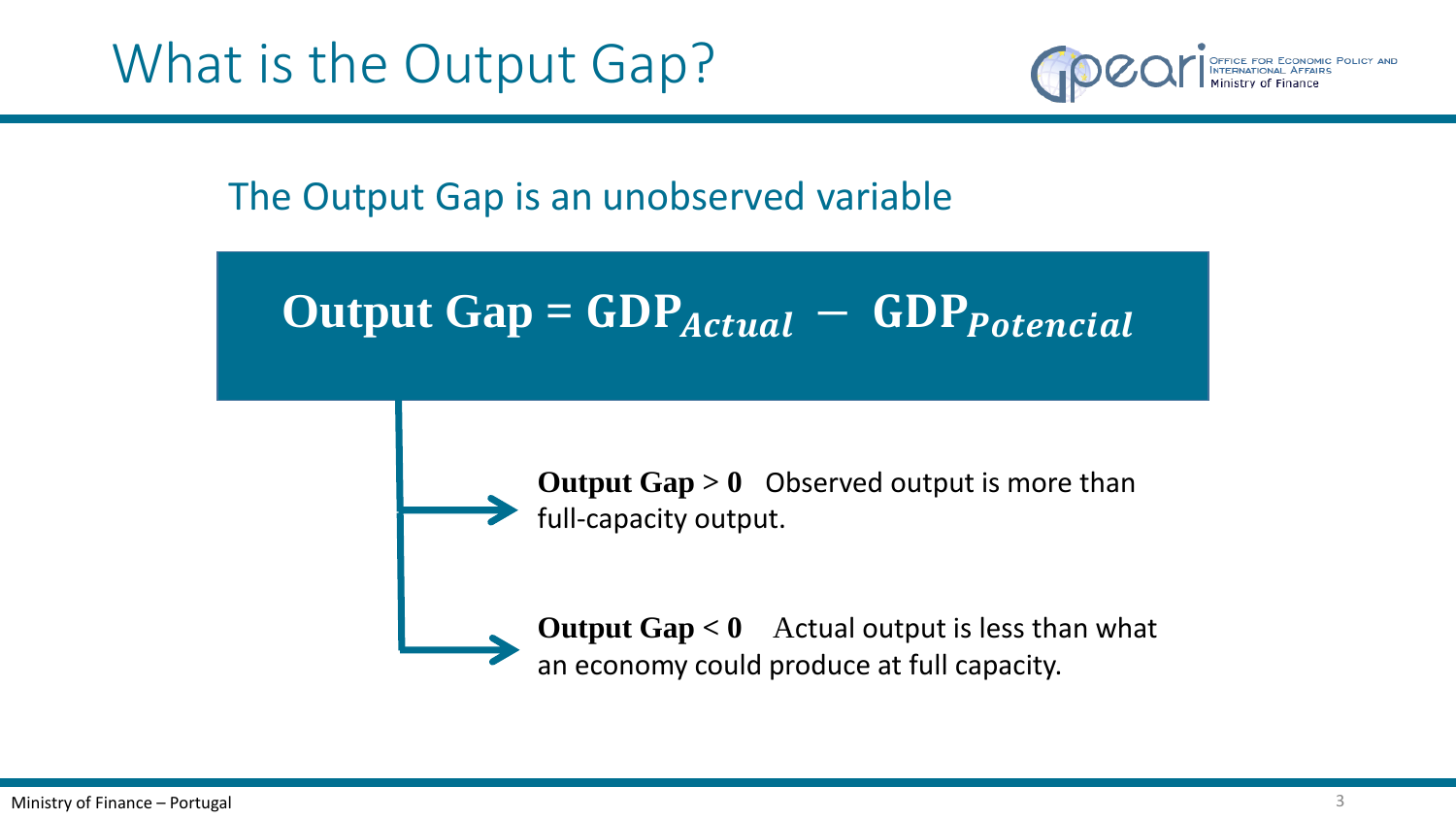



### Alternative aproches to assess slack in the economy:

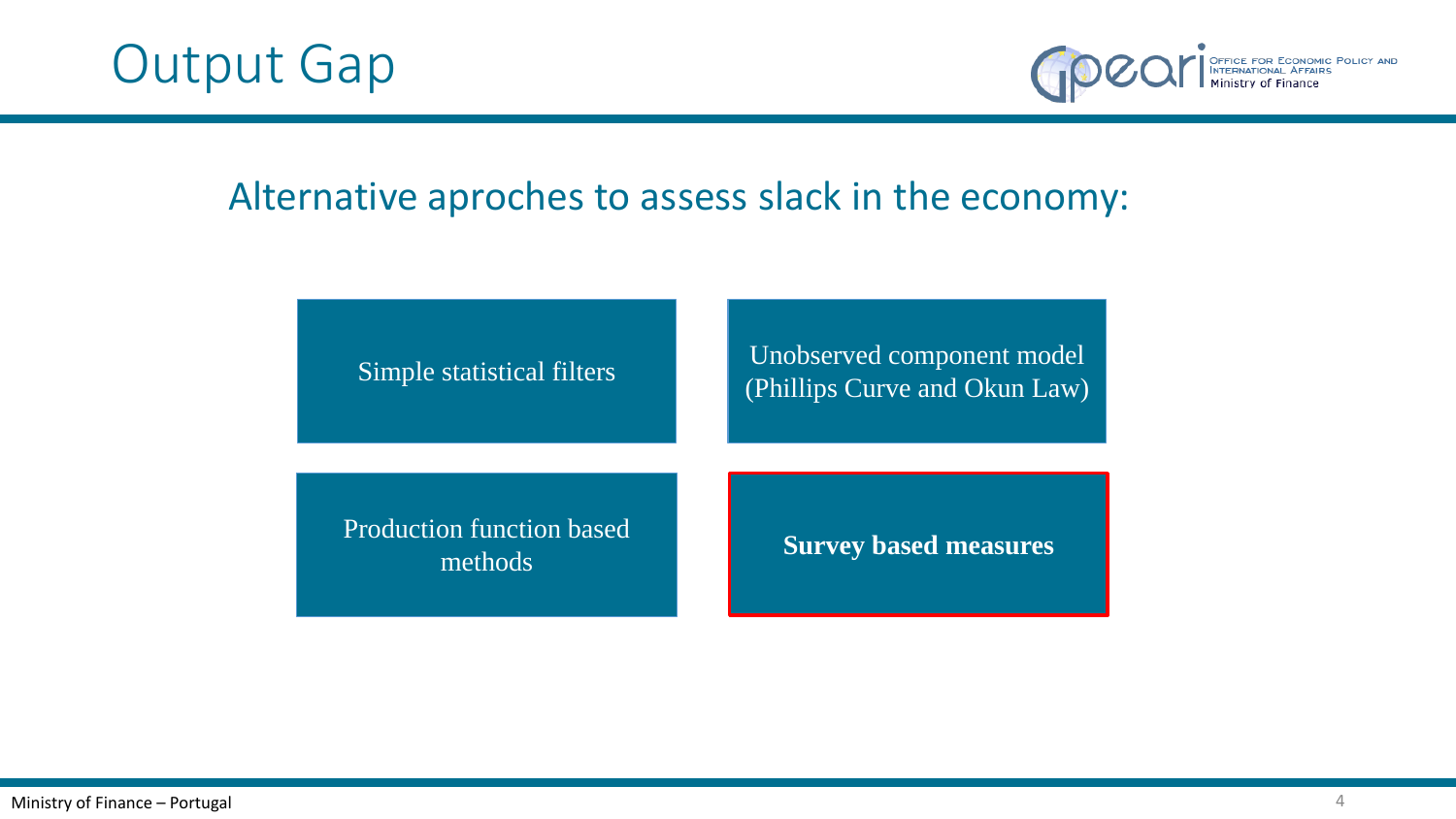## Output Gap



### **"Insufficient Demand Limiting Production"**

### **"Aggregate survey Indicator "**



**Source:** Author's Calculations.

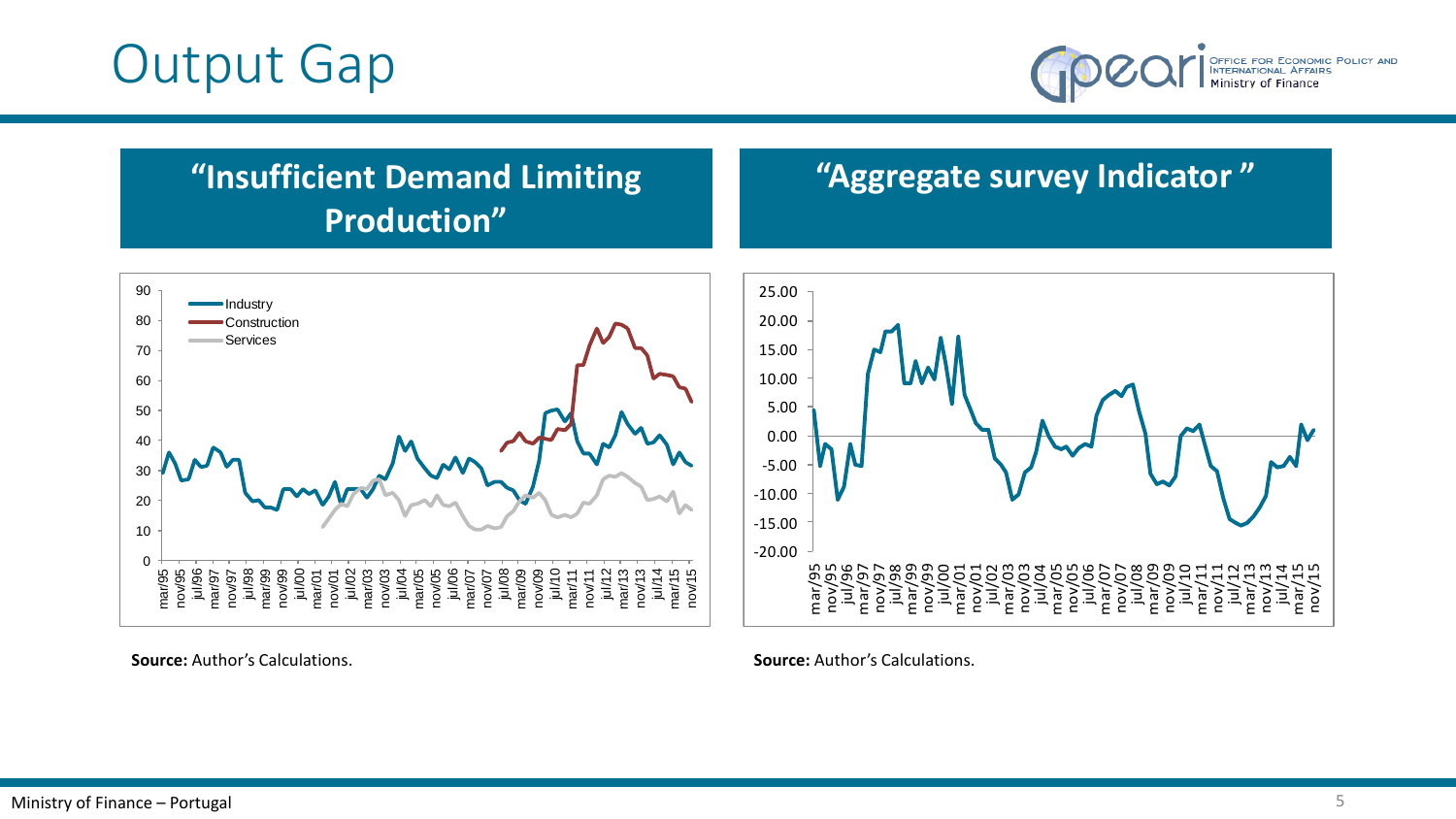The Survey-based measure of slack

#### **The model to estimate slack is a fairly simple unobserved component model**

Estimated with maximum likelihood

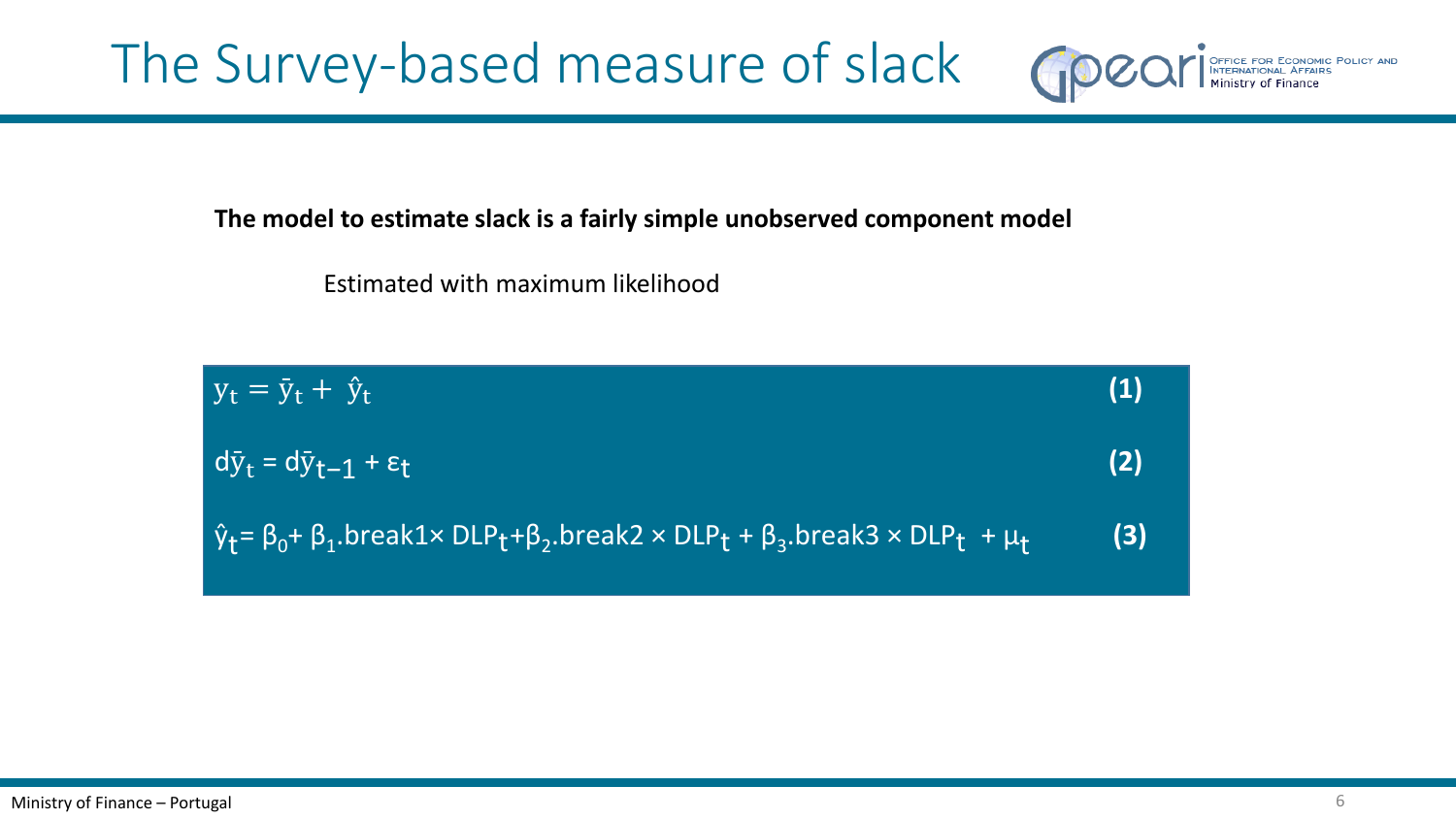



#### **Table 1 –** Estimation Results

### OUTPUT GAP =  $\beta_0$ + β<sub>1</sub>.break1× DLP<sub>t</sub>+β<sub>2</sub>.break2 × DLP<sub>t</sub> +β<sub>3</sub>.break3 × DLP<sub>t</sub> μ<sub>t</sub>

- DLP = Aggregate survey-based measure indicator
- Break1, Break2 and Break3 = Dummies variables
	- Break1= 1 between 1995Q1 and 2001Q1 (Industry)
	- Break2= 1 between 2001Q2 and 2008Q1 (Services)
	- Break3= 1 between 2008Q2 and 2015Q4 (Construction)

| Sample: 1995Q1 2015Q4 |            |       |  |  |  |  |
|-----------------------|------------|-------|--|--|--|--|
|                       | Coeficient | Prob. |  |  |  |  |
| $\beta_{0}$           | 4.923      | 0.000 |  |  |  |  |
| $\beta_1$             | 29.531     | 0.030 |  |  |  |  |
| $\beta_{2}$           | 92.722     | 0.000 |  |  |  |  |
| $\beta_{3}$           | 100.713    | 0.000 |  |  |  |  |
| Akaike info criterion | 16.011     |       |  |  |  |  |
| Schwarz criterion     | 16.127     |       |  |  |  |  |
| Hannan-Quinn criter.  | 16.058     |       |  |  |  |  |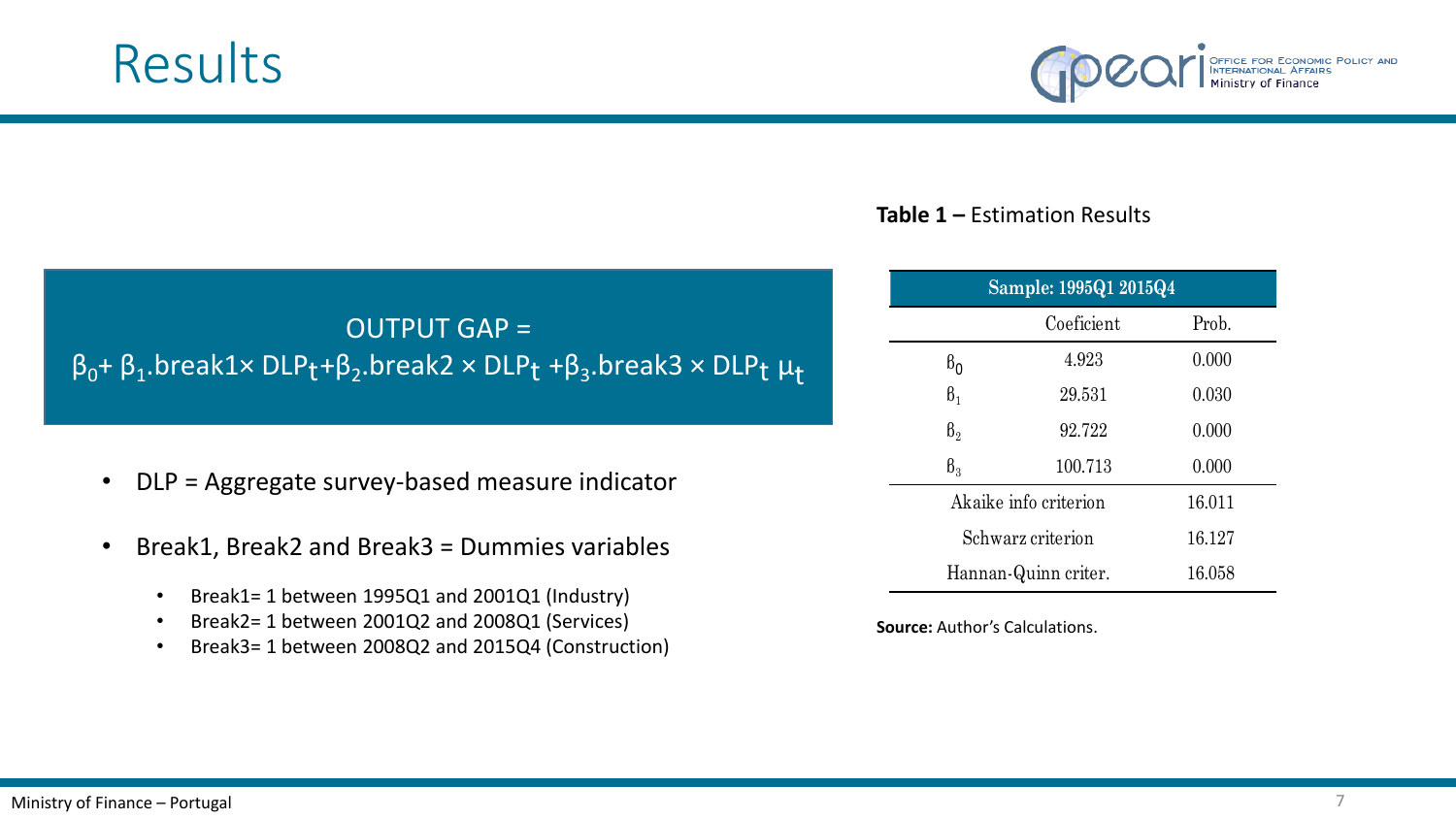## Output Gap



### **"Insufficient Demand Limiting Production"**

### **"Aggregate survey Indicator "**



**Source:** Author's Calculations.

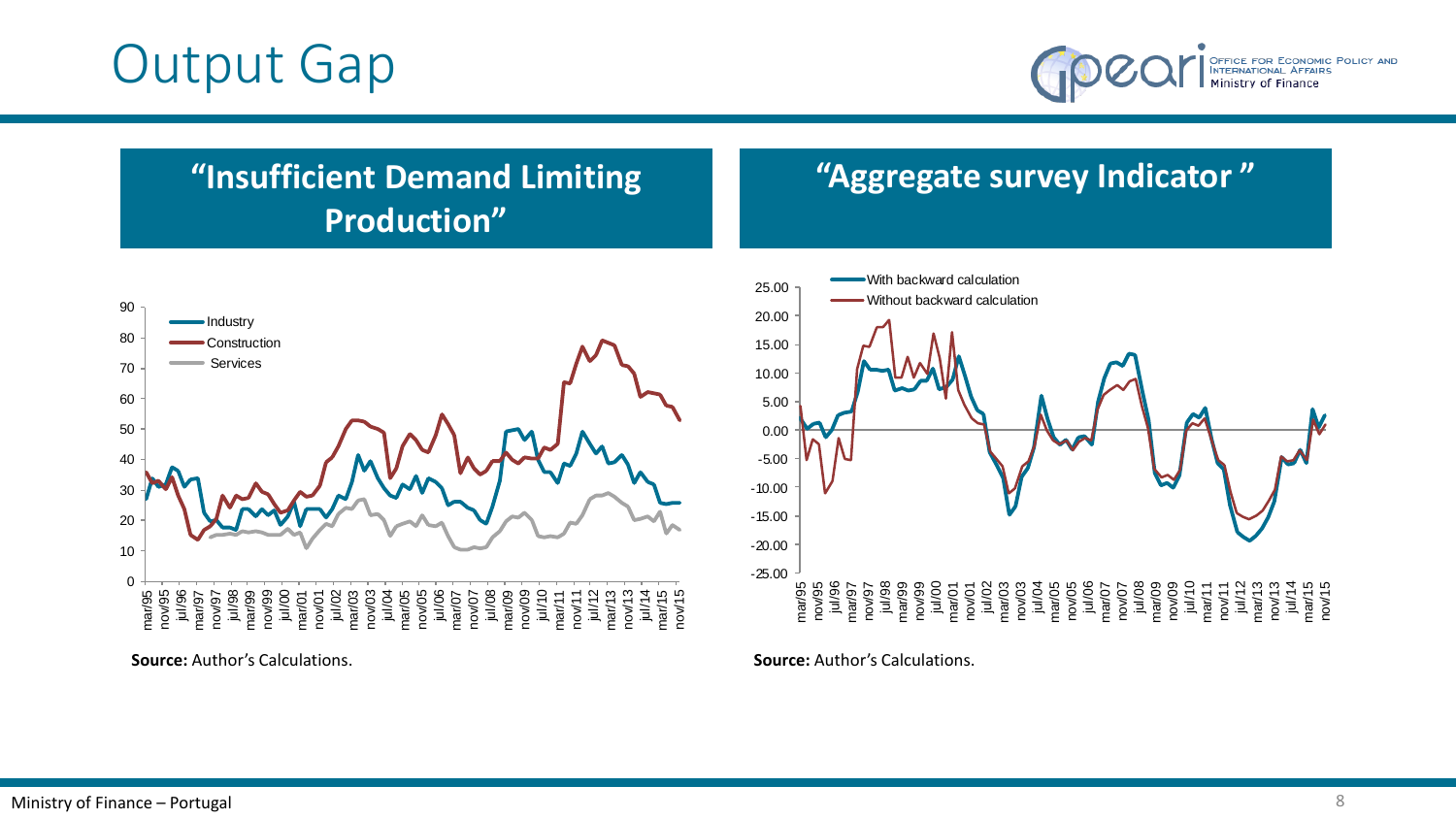



#### **Table 2 –** Estimation Results

### OUTPUT GAP =  $\beta_0$ + β<sub>1</sub>.break1× DLP<sub>t</sub>+ β2.break2 × DLP<sub>t</sub>+ μ<sub>t</sub>

- DLP = Aggregate survey-based measure indicator
- Break1 and Break2 = Dummies variables
	- Break1= 1 between 1995Q1 and 1997Q2
	- Break2= 1 between 1997Q3 and 2015Q4

| Sample: 1995Q1 2015Q4 |            |       |  |  |  |
|-----------------------|------------|-------|--|--|--|
|                       | Coeficient | Prob. |  |  |  |
| $B_0$                 | 4.871      | 0.000 |  |  |  |
| $\beta_1$             | 19.575     | 0.815 |  |  |  |
| $\beta_{2}$           | 75.705     | 0.000 |  |  |  |
| Akaike info criterion | 15.936     |       |  |  |  |
| Schwarz criterion     | 16.022     |       |  |  |  |
| Hannan-Quinn criter.  | 15.970     |       |  |  |  |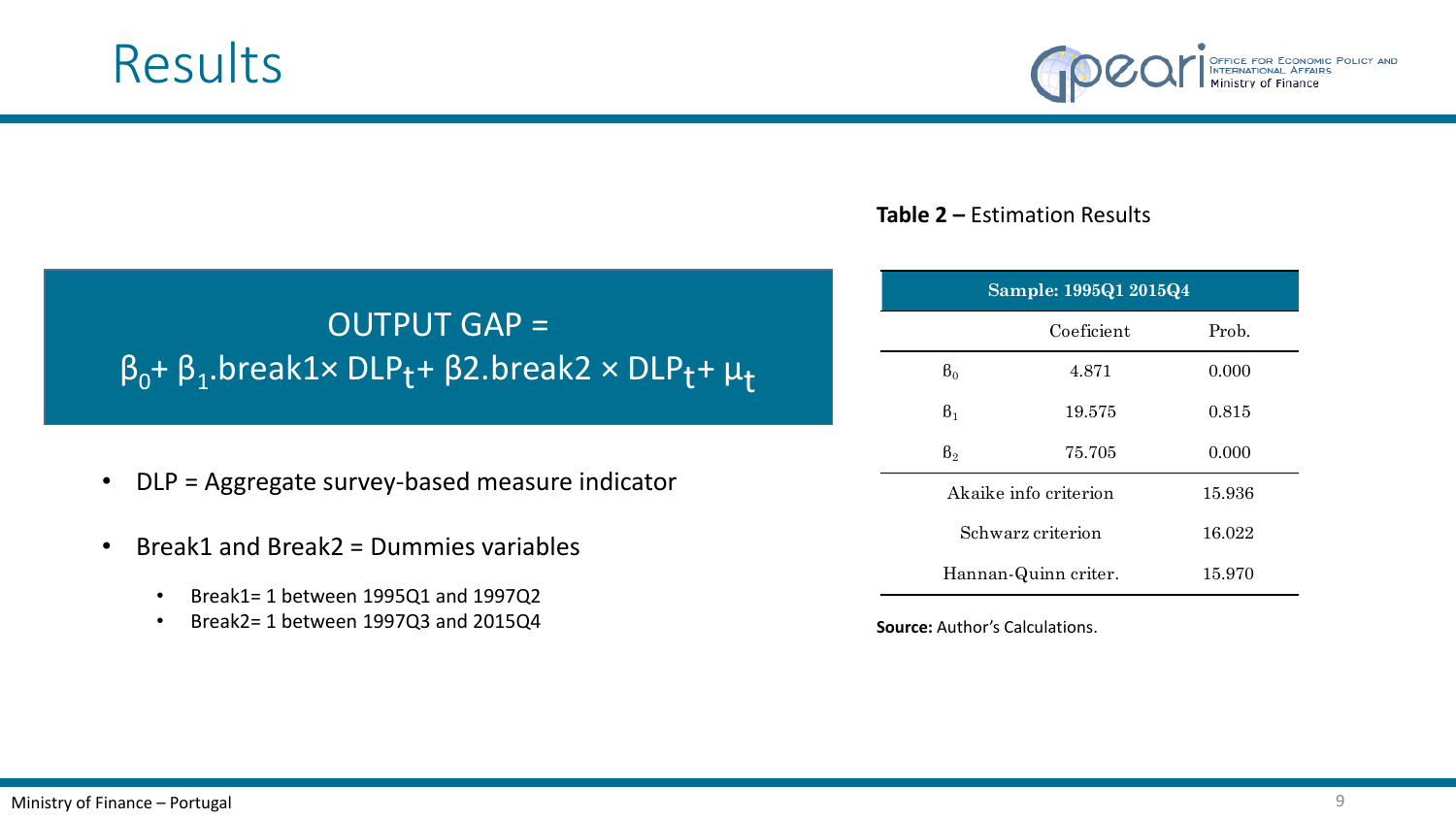# The slack through time…





**Graph 5 –** Survey-based measure of slack

**- Minimum:** -5.22 in December 2012 (Actual output is less than what an economy could produce at full capacity)

**- Maximum:** 2.58 in December 2007 (Economy more significantly overheated)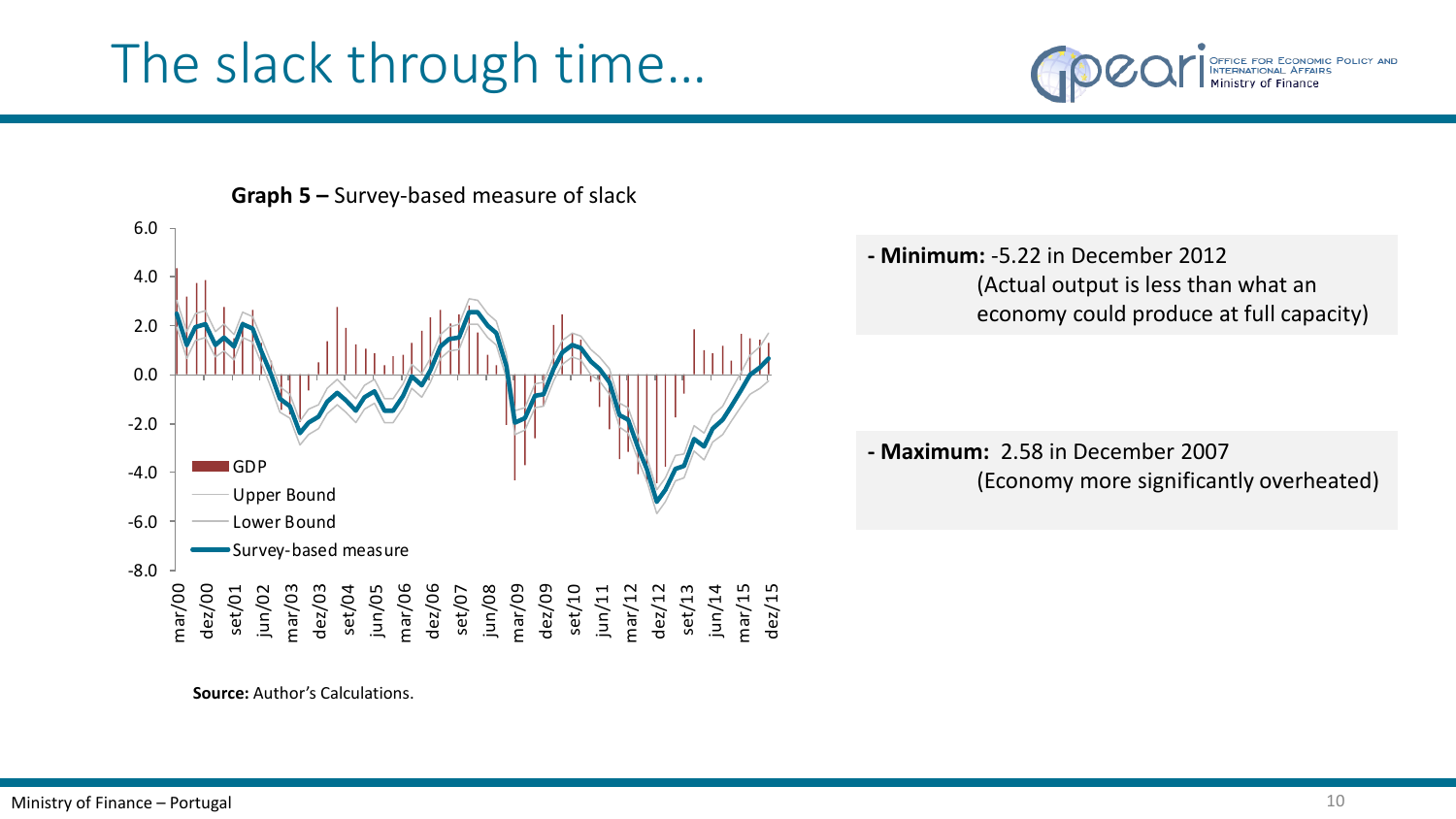

The survey-based measure is reliable: it is in line with estimations of the main international organisations.

**Graph 6 –** Estimates of output gap in 2015 (p.p)



**In 2015:**

- Follow more or less the same path, with some being more volatile than other.
- There are, however, differences in the magnitude of slack, in recent years.

**Source:** European Commission, IMF, OECD, Author's Calculations.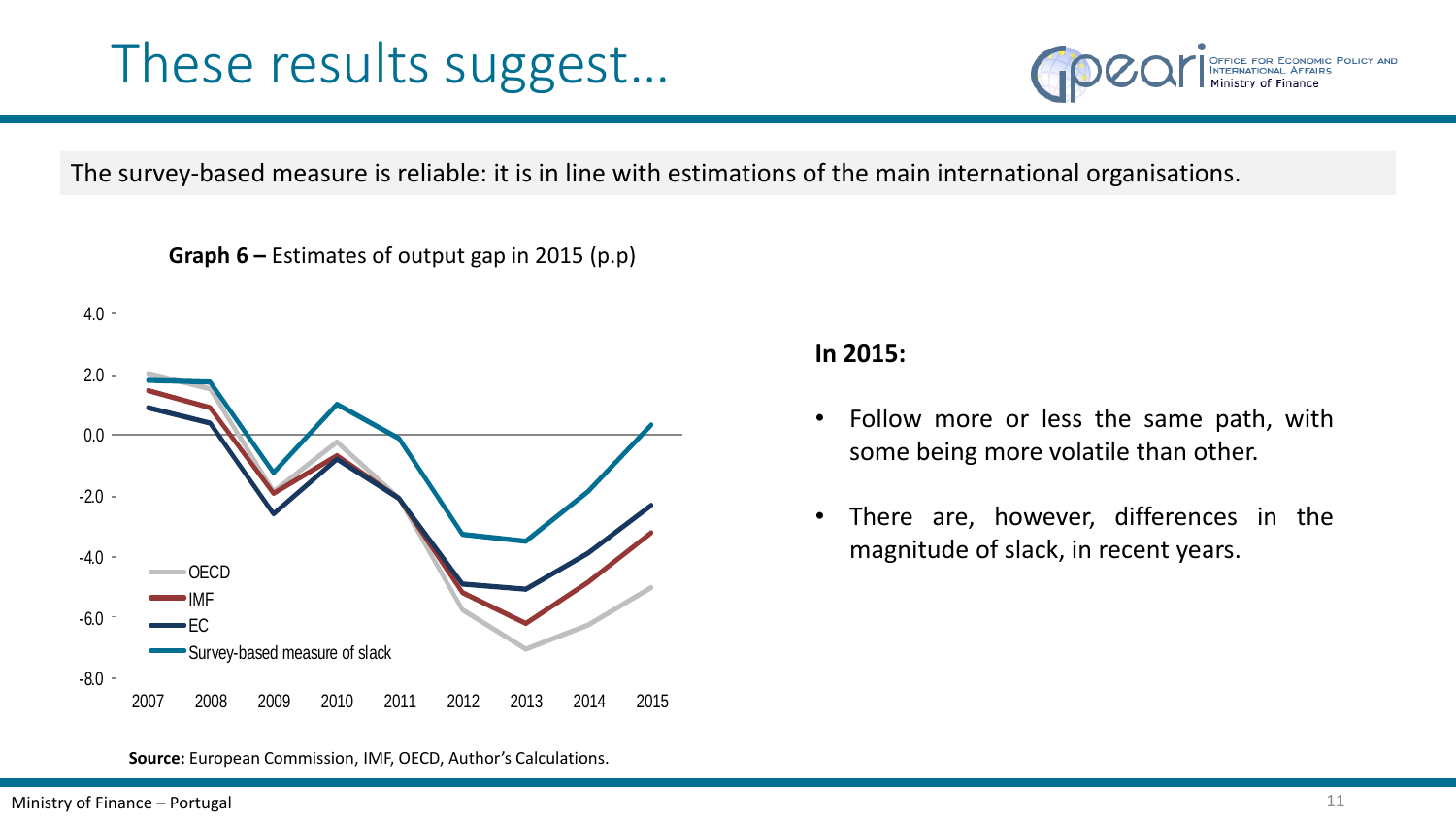





**Source:** OECD, IMF, European Commission, Author's Calculations.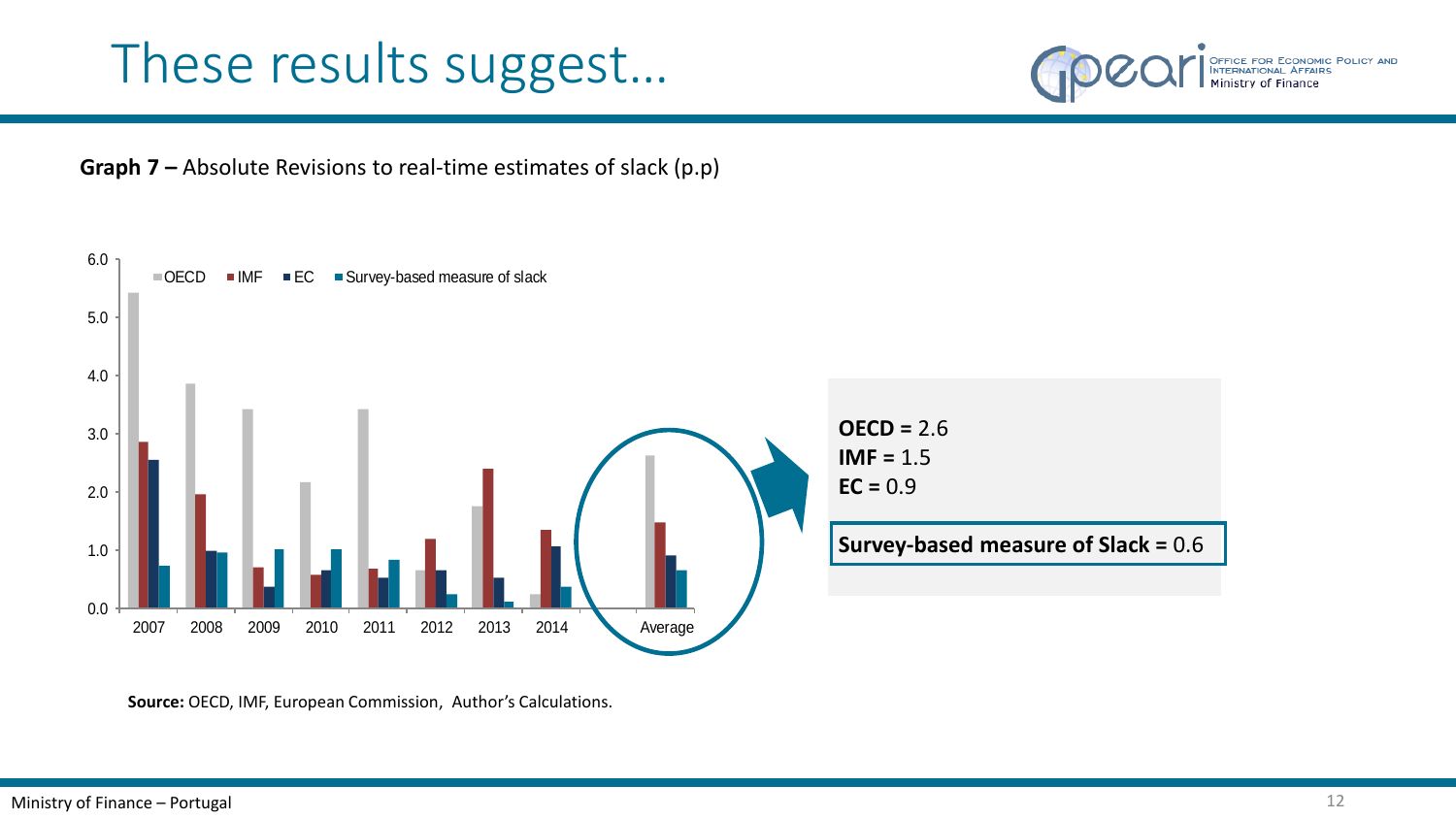





**HP Filter =** 1.6

**Survey-based measure of Slack =** 0.6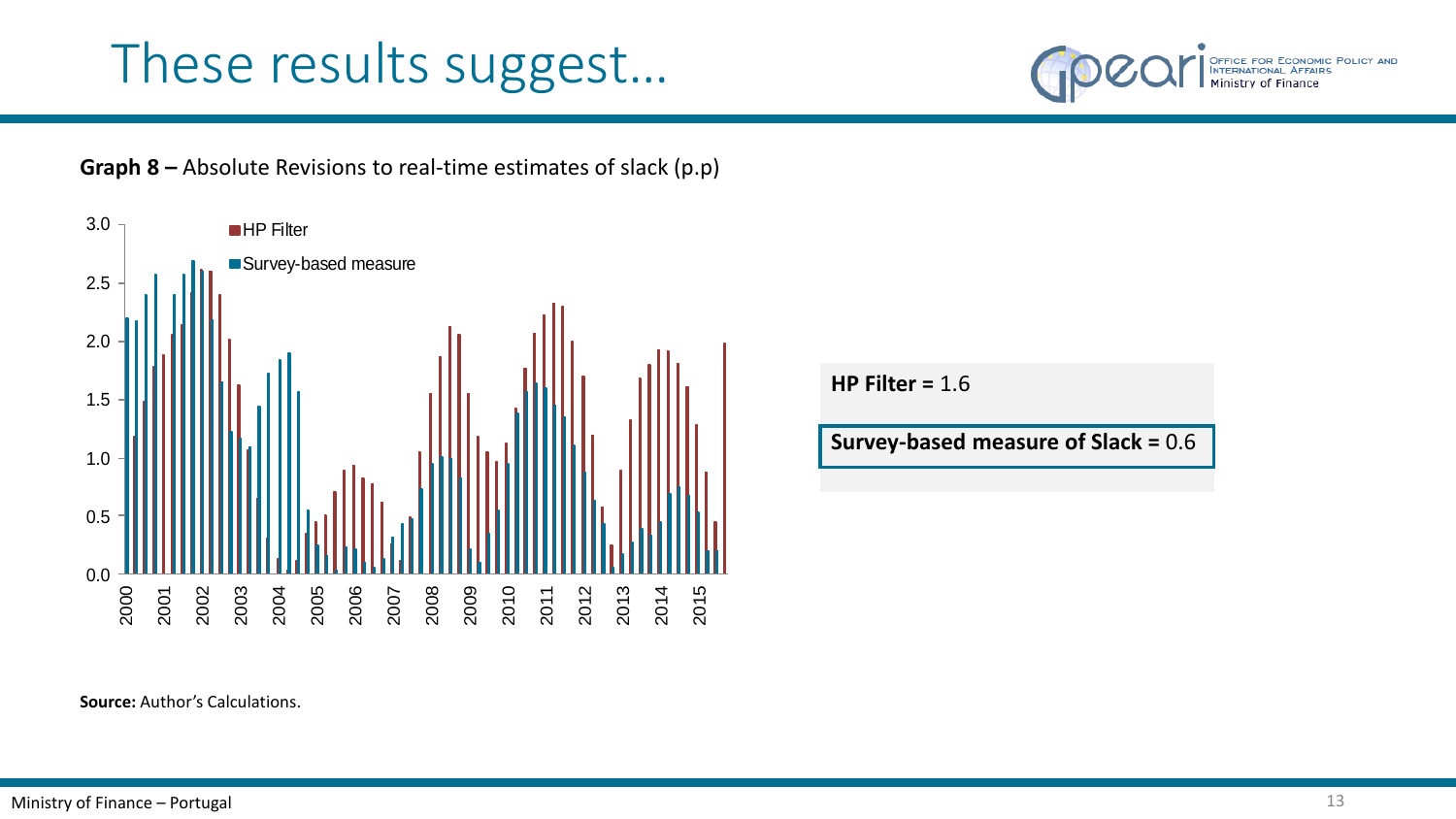





**Source:** OECD, IMF, European Commission, Author's Calculations.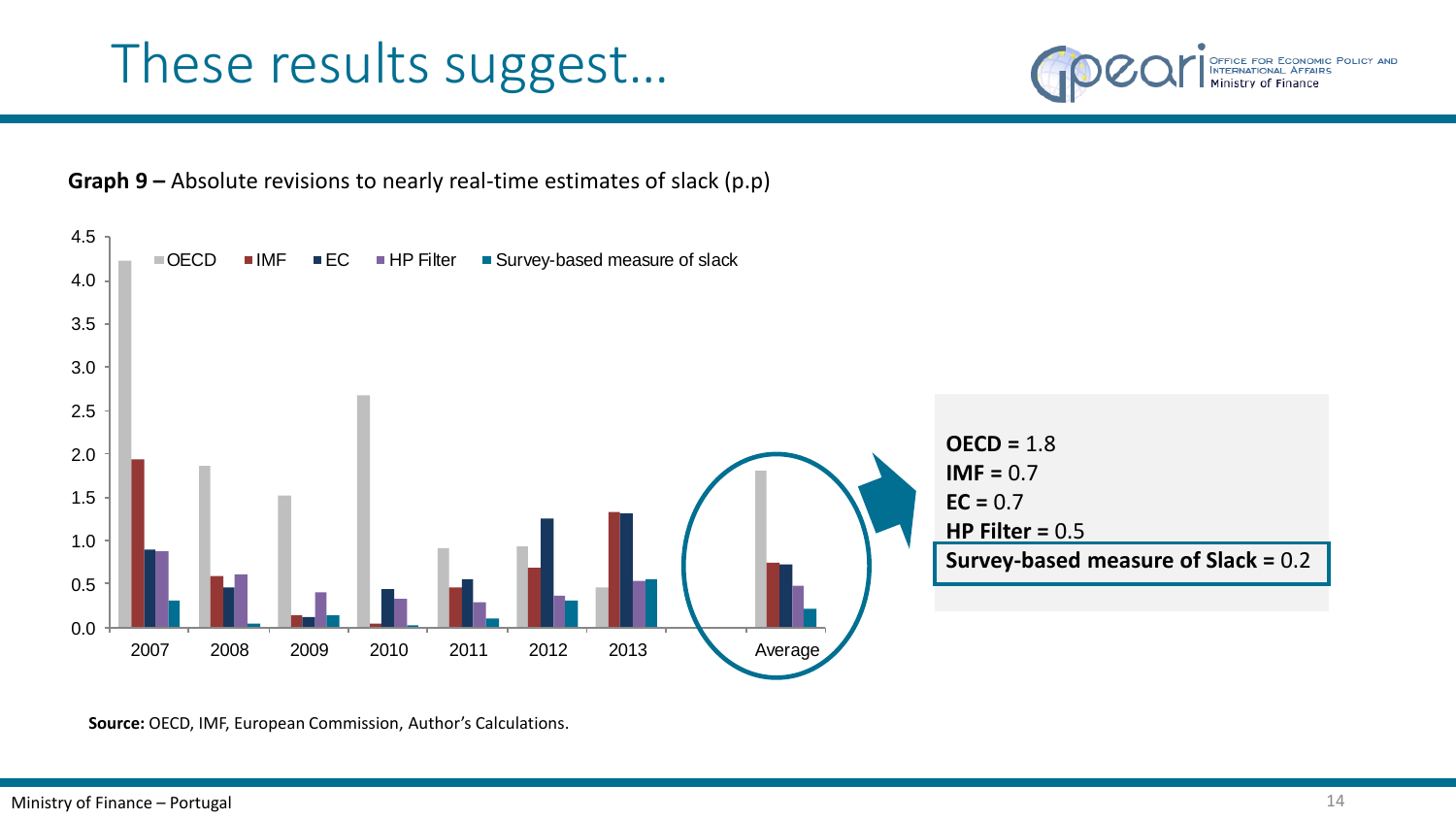

**Graph 10 –** Potential Output

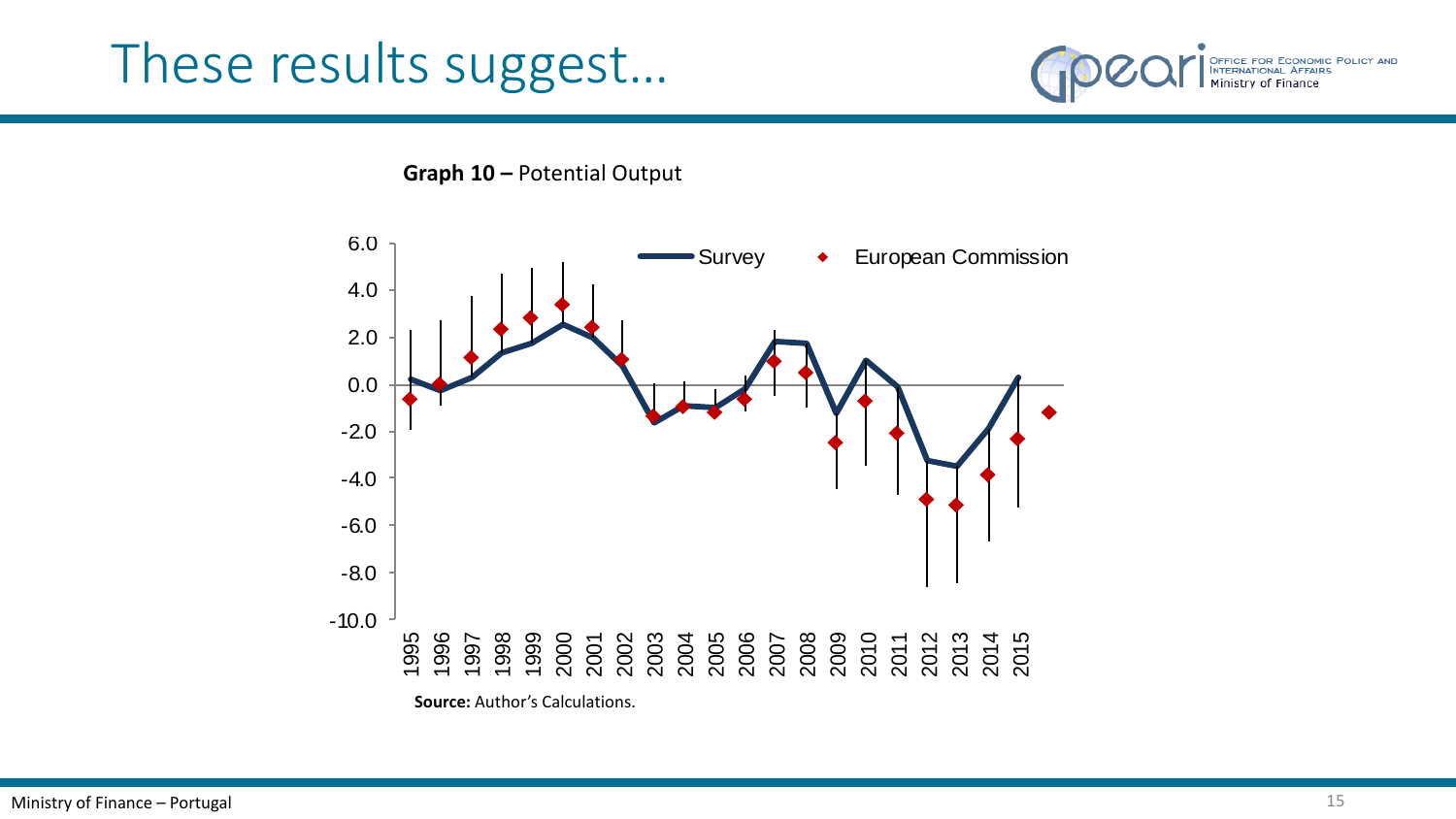



#### **Table 3 –** Comparison of results: Revisions to real-time estimates of Slack (p.p)

|                                        | <b>OECD</b> | <b>IMF</b> | European<br>Commission | <b>HP Filter</b> | Survey-based<br>measure |
|----------------------------------------|-------------|------------|------------------------|------------------|-------------------------|
| <b>Without backward</b><br>calculation | 2.6         | 1.5        | 0.9                    | 1.6              | 0.7                     |
| <b>With backward</b><br>calculation    |             |            |                        |                  | 0.6                     |

**Source:** OECD, IMF, European Commission, Author's Calculations.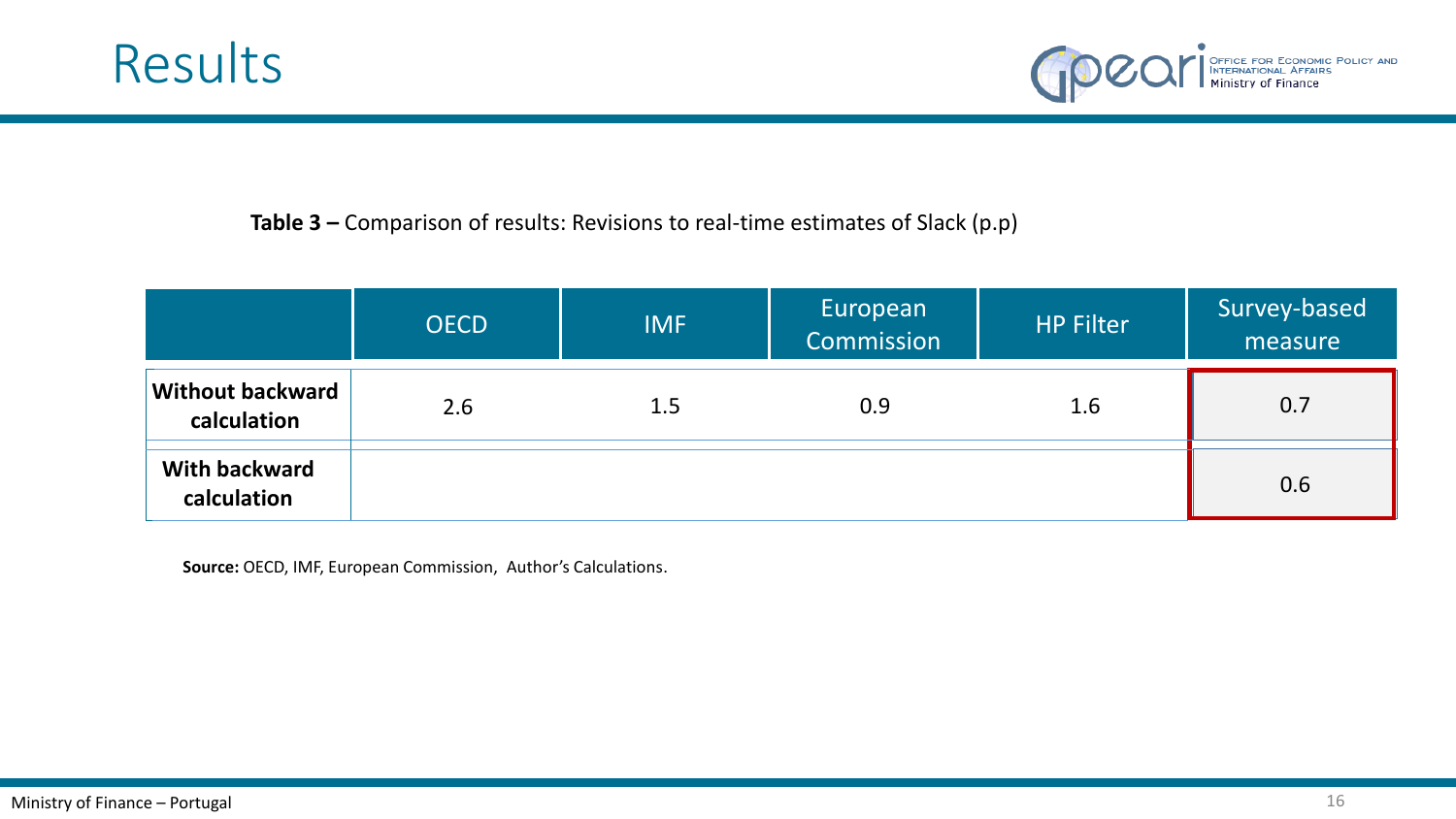# Conclusions



|  |  | r |
|--|--|---|
|  |  |   |
|  |  |   |
|  |  |   |
|  |  |   |

### **1 Aggregate survey indicator**

**Provide a representative measure of total** economic slack.

### **2 Estimates of output gap**

The reliability of survey-based measure of output gap is in line with estimations of the main international organisations.

#### **3 Revisions: Survey-based estimates of slack**

- Revealed robust stability properties when considering revisions in the estimations of main international institutions (OECD , IMF and European Commission);
	- **IF In real-time and nearly real-time** estimations survey-based approach had the lower revisions.